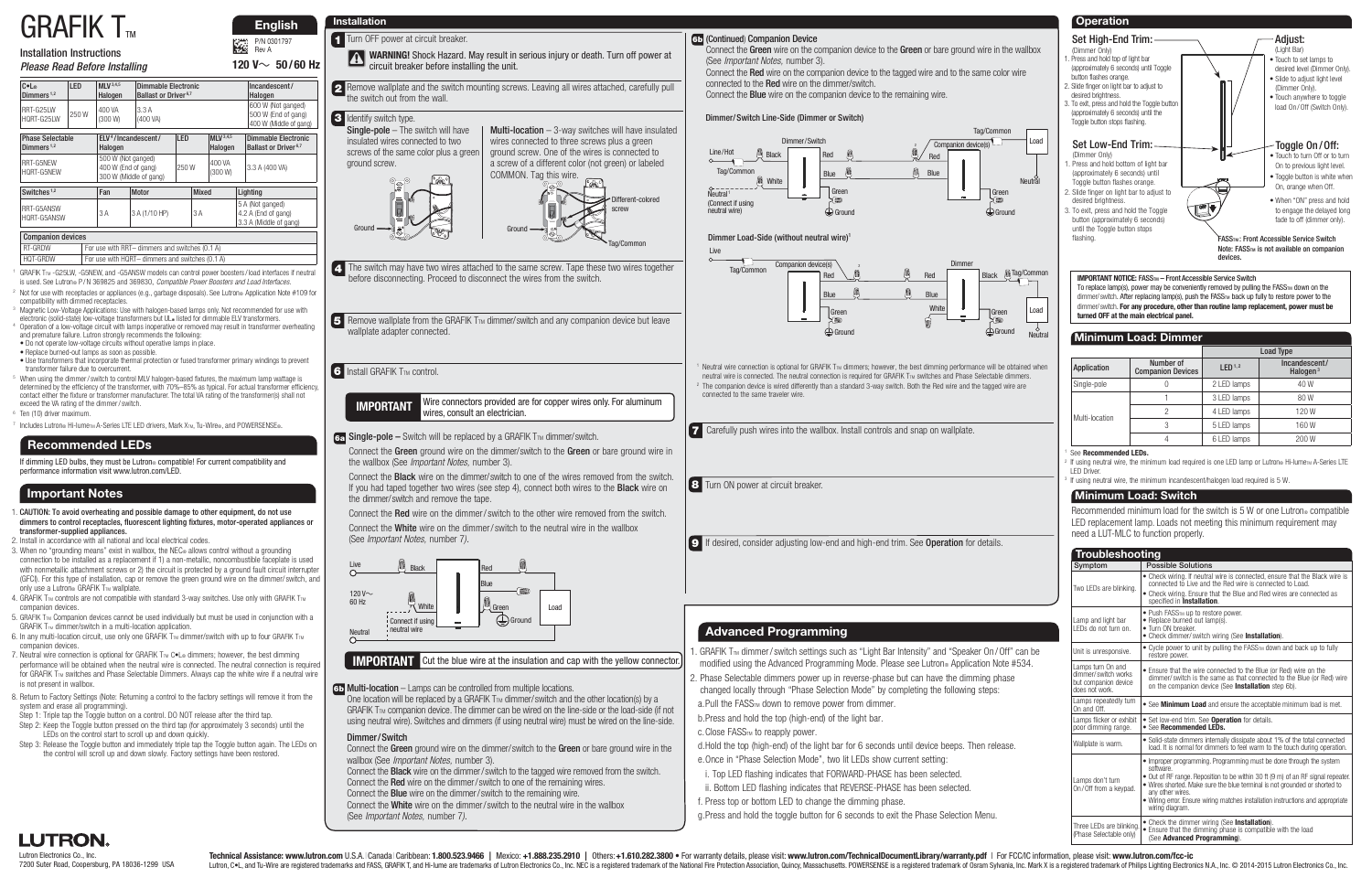# $GRAF$ IK T

Instructions d'installation

#### Veuillez lire avant l'installation

P/N 0301797 Rev A

<u>ра</u>

Lutron Electronics Co., Inc. 7200 Suter Road, Coopersburg, PA 18036-1299 É.-U.

1. AVERTISSEMENT : Pour éviter toute surchauffe et d'endommager d'autres équipements, n'utilisez pas de gradateurs pour commander des prises, des luminaires fluorescents, des appareils motorisés ou des appareils alimentés par transformateur.

2. Effectuez l'installation en conformité avec les codes électriques en vigueur.

- 3. En l'absence de « moyens de mise à la terre » existant dans le boîtier d'encastrement, le NEC autorise l'installation de commandes sans connexion à la terre en remplacement si 1) une façade non métallique et incombustible est utilisée avec des vis de fixation non métalliques ou 2) le circuit est protégé par un disjoncteur différentiel de fuite à la terre (DDFT/« GFCI »). Pour ce type d'installation, capuchonnez ou retirez le fil de terre vert du gradateur/interrupteur et utilisez une plaque murale de Lutron® GRAFIK T<sub>IM</sub> seulement.
- 4. Les commandes GRAFIK TTM ne sont pas compatibles avec les interrupteurs va-et-vient. À utiliser seulement avec les appareils auxiliaires GRAFIK TTM.
- 5. Les appareils auxiliaires GRAFIK T<sub>IM</sub> ne peuvent pas être utilisés individuellement, ils doivent être utilisés en conjonction avec un gradateur/interrupteur GRAFIK  $T_{\text{TM}}$  dans une application à plusieurs emplacements. 6. Dans un circuit à plusieurs emplacements, utilisez seulement un gradateur/interrupteur GRAFIK  $T_{\text{TM}}$  avec
- quatre gradateurs auxiliaires GRAFIK TTM au maximum.
- 7. La connexion du fil neutre est optionnelle pour les gradateurs GRAFIK T<sub>IM</sub> C.L® ; cependant, on obtient la meilleure performance de gradation lorsque le fil neutre est connecté. La connexion du neutre est requise pour les interrupteurs GRAFIK T<sub>IM</sub> et les gradateurs à sélection de phase. Capuchonnez toujours le fil blanc si aucun fil neutre n'est présent dans le boîtier d'encastrement.
- 8. Restauration des paramètres d'usine (Remarque : Restaurer les réglages d'usine d'une commande la supprimera du système et effacera toute sa programmation).
- Étape 1 : Appuyez trois fois sur le bouton de commutation d'une commande. NE relâchez PAS le bouton la troisième fois.
- Étape 2 : Maintenez le bouton de commutation enfoncé à la troisième pression (pendant environ 3 secondes) jusqu'à ce que les DEL sur la commande commencent à défiler vers le haut et vers le bas rapidement.
- Étape 3 : Relâchez le bouton de commutation et rappuyez immédiatement trois fois sur celui-ci. Les DEL sur la commande défileront vers le haut et vers le bas lentement. Les réglages d'usine ont été restaurés.

Pour la gradation d'ampoules DEL, elles doivent être compatibles avec les produits Lutron® ! Pour des informations actuelles concernant la compatibilité et les performances, consultez www.lutron.com/LED.

- 1 Les modèles GRAFIK TTM -G25LW, -G5NEW, et -G5ANSW peuvent contrôler les amplificateurs de puissance / interfaces de charge si le neutre est utilisé. Voir n° de pièce 369825 et 369830 de Lutron®, « Amplificateurs de puissance et interfaces de charge compatibles ».
- 2 À ne pas utiliser avec des prises ou des appareils ménagers (ex. : broyeurs de déchets). Voir la note d'application Lutron® nº 109 pour la compatibilité avec les prises graduées. Applications magnétique à basse tension : Utilisez avec des ampoules halogènes seulement. Non
- recommandé pour une utilisation avec des transformateurs électroniques (à semi-conducteurs) bassetension mais certifié UL® pour les transformateurs BTE à gradation. L'utilisation d'un circuit basse tension avec des ampoules non-fonctionnelles ou débranchées peut
- provoquer la surchauffe et une panne prématurée du transformateur. Lutron recommande fortement les points suivants : • N'utilisez pas de circuits basse tension sans ampoule fonctionnelle en place.
- Remplacez les ampoules grillées dès que possible.
- 
- Utilisez des transformateurs qui intègrent une protection thermique ou des bobines primaires de transformateur à fusible afin d'éviter la panne du transformateur provoquée par une surintensité.
- 5 Lors de l'utilisation du gradateur/interrupteur pour commander des luminaires BTM (à base d'halogène), la puissance maximale de l'ampoule est déterminée par le rendement du transformateur, typiquement 70 % à 85 %. Pour le rendement réel du transformateur, contactez le fabricant du luminaire ou du transformateur. Le VA nominal total des transformateurs ne doit pas dépasser le VA nominal du gradateur/interrupteur.
- 6 Dix (10) pilotes maximum.
- Comprend les pilotes de DEL LTE Hi-lume<sub>TM</sub> A-Series Lutron®, Mark XTM, Tu-Wire®, et POWERSENSE®.

#### **Remarques importantes**

**120 V**~ **50 / 60 Hz**

**1** Couper le courant au niveau du disjoncteur.

#### **DEL recommandées**

6a Unipolaire – L'interrupteur sera remplacé par un gradateur/interrupteur GRAFIK T<sub>M</sub>. Connectez le fil de terre vert du gradateur/interrupteur sur le fil de terre vert ou le fil dénudé du boîtier d'encastrement (Voir Remarques importantes, numéro 3).

Connectez le fil noir du gradateur/interrupteur à l'un des fils retirés de l'interrupteur. Si vous avez attaché ensemble deux fils avec du ruban adhésif (étape 4), connectez les deux fils au fil noir du gradateur/interrupteur et retirez le ruban adhésif.

Connectez le fil rouge du gradateur/interrupteur à l'autre fil retiré de l'interrupteur. Connectez le fil blanc du gradateur/interrupteur au fil neutre du boîtier d'encastrement (Voir Remarques importantes, numéro 7).

d'encastrement (Voir Remarques importantes, numéro 3).

au fil rouge du gradateur/interrupteur.

- 4. L'interrupteur peut comporter deux fils attachés à la même vis. Attachez ces deux fils ensemble avec du ruban adhésif avant de les déconnecter. Puis déconnectez les fils de l'interrupteur.
- 5 Retirez la plaque murale du gradateur/interrupteur GRAFIK T<sub>M</sub> et des appareils auxiliaires, mais laissez l'adaptateur de plaque murale connecté.

**6** Installer la commande GRAFIK TTM.

Connectez le fil bleu de l'appareil auxiliaire au fil restant.

2 Retirez la plaque murale et les vis de montage de l'interrupteur. En laissant tous les fils raccordés, retirez doucement l'interrupteur du mur.

RT-GRDW **A** utiliser avec les gradateurs et interrupteurs RRT – (0,1 A) HQT-GRDW À utiliser avec les gradateurs et interrupteurs HQRT – (0,1 A)

> Un emplacement sera remplacé par un gradateur/ interrupteur GRAFIK  $T_{TM}$  et les autres emplacements par un appareil auxiliaire GRAFIK TTM. Le gradateur peut être câblé du côté de la ligne ou du côté de la charge (si vous n'utilisez pas un fil neutre). Les interrupteurs et gradateurs (si vous utilisez un fil neutre) doivent être câblés du côté de la ligne.

#### (suite) Appareil auxiliaire **6b**

Assistance technique : www.lutron.com | États-Unis|Canada |Caraïbes: 1.800.523.9466 | Mexique: +1.888.235.2910 | Autres : +1.610.282.3800 . Pour les informations de garantie, veuillez consulter : www.lutron.com/TechnicalDo Lutron, C.L., et Tu-Wire sont des marques déposées et FASS, GRAFIK T, et Hi-lume sont des marques commerciales de Lutron Electronics Oc., Inc. NEC est une marque déposée de la National Fire Protection Association, Quincy, © 2014-2015 Lutron Electronics Co., Inc.

 **Français**

**AVERTISSEMENT !** Risque d'électrocution. Peut causer des blessures graves ou la mort. Coupez l'alimentation au niveau du disjoncteur avant d'installer l'unité.

Connectez le fil de terre vert du gradateur / interrupteur sur le fil de terre vert ou le fil dénudé du boîtier d'encastrement (Voir Remarques importantes, numéro 3). Connectez le fil noir du gradateur / interrupteur au fil étiqueté retiré de l'interrupteur. Connectez le fil rouge du gradateur / interrupteur à l'un des fils restants. Connectez le fil bleu du gradateur / interrupteur au fil restant.

Unipolaire – L'interrupteur aura des fils isolés reliés à deux vis de la même couleur, ainsi qu'une vis de terre verte.

Plusieurs emplacements – Les interrupteurs va-etvient auront des fils isolés connectés à trois vis, ainsi qu'une vis de terre verte. L'un des fils est connecté à une vis de couleur différente (pas verte) ou étiquetée COMMUN. Étiquetez ce fil.

Terre







#### **IMPORTANT** Coupez le fil bleu au niveau de l'isolation et capuchonnez-le avec le connecteur jaune.

**IMPORTANT** Les connecteurs de fil fournis sont faits pour des fils de cuivre seulement. Pour des fils en aluminium, consultez un électricien.

#### Identifiez le type d'interrupteur. **3**

gradateurs à sélection de phase.

2 connectés au même fil de navette.

#### **Installation**

Plusieurs emplacements – Les ampoules peuvent être commandées à partir de plusieurs **6b** emplacements.

- . Les réglages de gradateur/interrupteur GRAFIK T<sub>IM</sub> tels que l'« Intensité de la barre d'éclairage » Veuillez consulter la note d'application n° 534 de Lutron®.
- 
- 
- 
- d. Appuyez et maintenez enfoncé le sommet (extrémité supérieure) de la barre d'éclairage pendant 6 secondes jusqu'à entendre un bip. Relâchez-le ensuite.
- e. Une fois en « Mode de sélection de phase », deux DEL allumées affichent le réglage actuel : i. Le clignotement de la DEL supérieure indique que la PHASE-DIRECTE a été sélectionnée.
- ii. Le clignotement de la DEL inférieure indique que la PHASE-INVERSÉE a été sélectionnée.
- f. Appuyez sur la DEL supérieure ou inférieure pour changer la phase de gradation.
- sélection de phase.

## **LUTRON.**

| Gradateurs<br>$C \cdot L_{\infty}$ 1,2   | <b>DEL</b>            | <b>BTM</b> 3,4,5<br>Halogène | Ballast ou pilote électronique<br>variable 6,7                                             |                           |    | Halogène                     | Incandescent/                                                                              |                                                                  |  |
|------------------------------------------|-----------------------|------------------------------|--------------------------------------------------------------------------------------------|---------------------------|----|------------------------------|--------------------------------------------------------------------------------------------|------------------------------------------------------------------|--|
| RRT-G25IW<br>HORT-G25IW                  | 250W                  | 400 VA<br>(300 W)            | 3.3A<br>(400 VA)                                                                           |                           |    |                              | 600 W (Sans compartiment)<br>500 W (Fin du compartiment)<br>400 W (Milieu du compartiment) |                                                                  |  |
| Gradateurs à<br>sélection de phase $1,2$ |                       | Halogène                     | BTE <sup>4</sup> /Incandescent/                                                            |                           |    | <b>BTM</b> 3,4,5<br>Halogène |                                                                                            | <b>Ballast ou pilote</b><br>électronique variable <sup>6,7</sup> |  |
| RRT-G5NFW<br>HORT-G5NFW                  |                       |                              | 500 W (Sans compartiment)<br>400 W (Fin du compartiment)<br>300 W (Milieu du compartiment) |                           |    | 400 VA<br>(300 W)            |                                                                                            | 3,3 A (400 VA)                                                   |  |
| Interrupteurs <sup>1,2</sup>             | Ventilateur<br>Moteur |                              |                                                                                            | <b>Mixte</b><br>Éclairage |    |                              |                                                                                            |                                                                  |  |
| RRT-G5ANSW<br>HORT-G5ANSW                |                       | 3A                           | 3 A (1/10 HP)                                                                              |                           | 3A |                              | 5 A (Sans compartiment)<br>4,2 A (Fin du compartiment)<br>3,3 A (Milieu du compartiment)   |                                                                  |  |
| Appareils auxiliaires                    |                       |                              |                                                                                            |                           |    |                              |                                                                                            |                                                                  |  |

la plaque murale.

**8** METTEZ le disjoncteur sous tension.

#### Gradateur / Interrupteur

Connectez le fil blanc du gradateur / interrupteur au fil neutre du boîtier d'encastrement (Voir Remarques importantes, numéro 7).



charge (voir la section **Programmation avancée**).



## **Programmation avancée**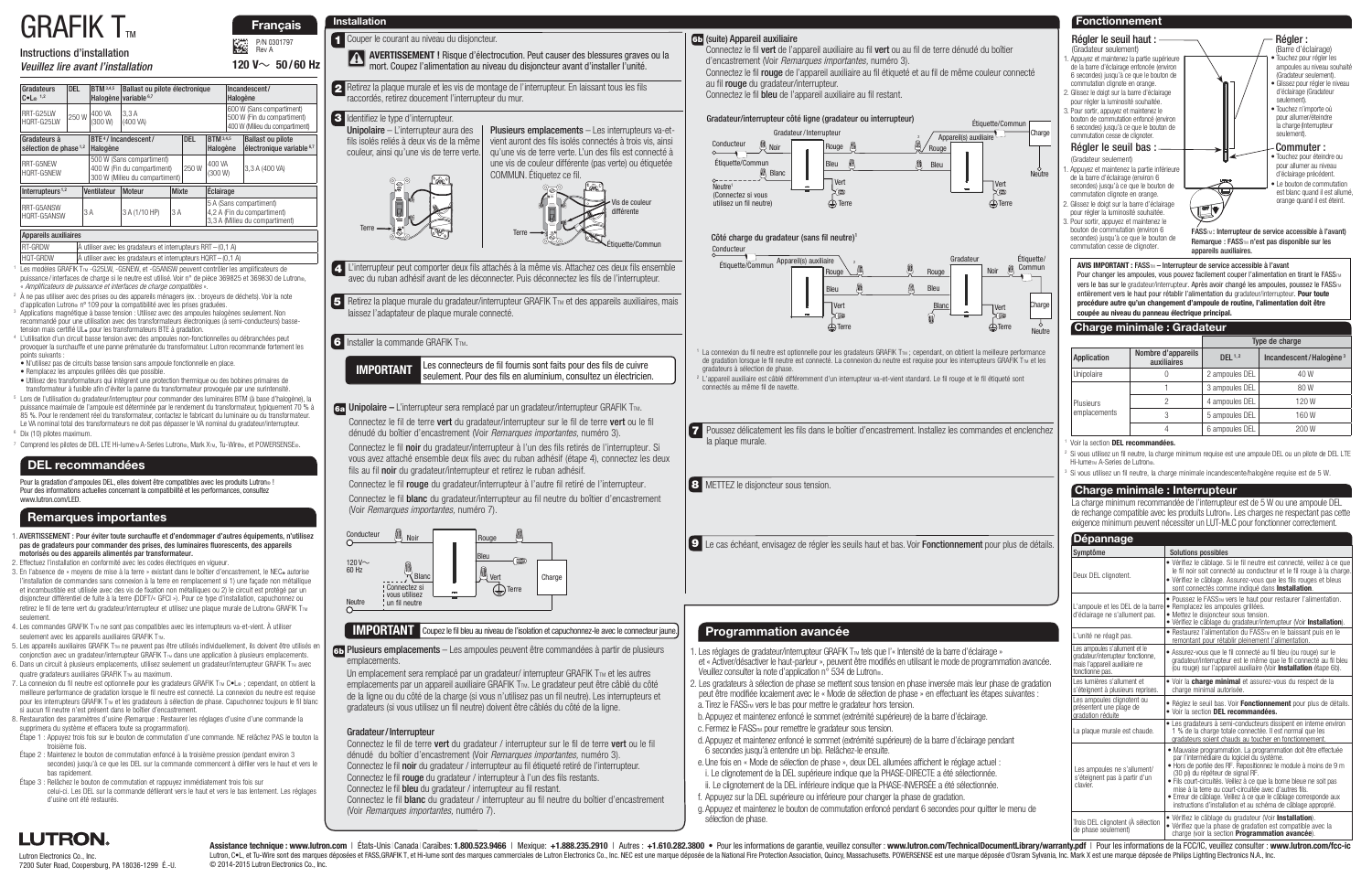# $GRAFIK$  T<sub>m</sub>

## Instrucciones de instalación

|  |  | Por favor lea antes de instalar |
|--|--|---------------------------------|
|  |  |                                 |

P/N 0301797 Rev A

E.

Lutron Electronics Co., Inc. 7200 Suter Road, Coopersburg, PA 18036-1299 E.U.A.

#### **IMPORTANTE** Corte el cable azul en el aislamiento y cúbralo con el conector amarillo.

 **Español**

**120 V** $\sim$  50/60 Hz

- 6a Unipolar: El interruptor deberá ser reemplazado por un atenuador/interruptor GRAFIK T<sub>M</sub>.
- Conecte el cable verde de tierra del atenuador/interruptor al cable de tierra verde o desnudo de la caja de empotrar (Consulte Notas importantes, número 3). Conecte el cable negro del atenuador/interruptor a uno de los cables retirados del interruptor. Si hubiera encintado juntos dos cables (consulte el paso 4), conecte ambos cables al cable negro del atenuador/interruptor y retire la cinta.

Conecte el cable rojo del atenuador/interruptor al otro cable retirado del interruptor. Conecte el cable blanco del atenuador/interruptor al cable neutro de la caja de empotrar (Consulte Notas importantes, número 7).

2 Retire la placa de pared y los tornillos de montaje del interruptor. Dejando todos los cables conectados, tire cuidadosamente del interruptor hacia fuera de la pared.

- El interruptor puede tener dos cables conectados al mismo tornillo. Encinte estos dos cables **4** juntos antes de desconectar. Proceda a desconectar los cables del interruptor.
- 5 Retire la placa de pared del atenuador/interruptor GRAFIK T<sub>TM</sub> y cualquier control accesorio, pero deje conectado el adaptador de placa de pared.

#### **6** Instale el control GRAFIK TTM.

Multiubicación: Los interruptores de tres vías deberán tener cables aislados conectados a tres tornillos más un tornillo verde de puesta a tierra. Uno de los cables está conectado a un tornillo de color diferente (no verde) o rotulado COMÚN. Rotule este cable.

Tierra





#### **1** DESACTIVE la alimentación eléctrica en el disyuntor.



Una ubicación será reemplazada por un atenuador/interruptor GRAFIK  $T_{TM}$  v las demás ubicaciones por un control accesorio GRAFIK T<sub>TM</sub>. El atenuador puede ser conectado en el lado de la línea o en el lado de la carga (si no utilizara cable neutro). Los interruptores y atenuadores (si se utilizara un cable neutro) deben ser conectados en el lado de la línea.

**IMPORTANTE** Los conectores de cables suministrados sólo son para cables de cobre. Para cables de aluminio, consulte con un electricista.

#### Identifique el tipo de interruptor. **3**

Asistencia técnica: www.lutron.com | E.U.A. | Canadá | Caribe: 1.800.523.9466 | México: +1.888.235.2910 | Demás países: +1.610.282.3800 . Para obtener detalles sobre la garantía, visite: www.lutron.com/TechnicalDocumentLib Lutron, C.L. y Tu-Wire son marcas comerciales registradas y FASS, GRAFIK T y Hi-lume son marcas comerciales de Lutron Electronics Co., Inc. NEC es una marca comercial registrada de la National Fire Protection Association, © 2014-2015 Lutron Electronics Co., Inc.

| רטטוונוטוסט מטטקסטווטט |                                                                    |
|------------------------|--------------------------------------------------------------------|
| <b>RT-GRDW</b>         | [Para uso con atenuadores e interruptores electronicos RRT (0,1 A) |
| HQT-GRDW               | Para uso con atenuadores e interruptores electronicos HQRT (0.1 A) |

- <sup>1</sup> Los modelos GRAFIK TTM -G25LW, -G5NEW, y -G5ANSW pueden controlar reforzadores de potencia / interfaces de carga si se utiliza un neutro. Consulte N/P 369825 y 369830 de Lutron®, Reforzadores de potencia e interfaces de carga compatibles.
- No debe utilizarse con receptáculos o artefactos (p. ej., trituradores de basura). Para obtener la compatibilidad<br>con receptáculos regulados consulte la Nota de aplicación Nº 109 de Lutron®.
- Aplicaciones de bajo voltaje magnético: Sólo utilizar con lámparas basadas en halógeno. No se recomienda para su uso con transformadores electrónicos (de estado sólido) de bajo voltaje pero está listado por UL. para<br>transformadores BVE regulables. transformadores BVE regulables. 4 El funcionamiento de un circuito de bajo voltaje con lámparas sin operar o extraídas puede producir un
- recalentamiento del transformador y fallas prematuras. Lutron recomienda sumamente lo siguiente:
- No opere circuitos de bajo voltaje sin sus lámparas de operación colocadas.
- Reemplace las lámparas quemadas lo antes posible.
- Utilice transformadores que incorporen protección térmica o transformadores con devanados del primario con fusible para prevenir una falla del transformador debida a corriente excesiva.
- Cuando se utilice el atenuador/interruptor para controlar artefactos BVM (basada en halógeno), la potencia máxima de la lámpara está determinada por la eficiencia del transformador, con 70%–85% como valor típico. Para informarse sobre el rendimiento real del transformador, comuníquese ya sea con el fabricante del artefacto o el del transformador. La especificación total de VA de los transformadores no deberá exceder de la especificación de VA del atenuador/interruptor.
- 6 Diez (10) controladores máximo.
- Incluye controladores de LED Hi-lumeTM A-Series LTE de Lutron®, Mark XTM, Tu-Wire®, y POWERSENSE®.
- atenuadores de fase seleccionable.
- rotulado son conectados al mismo cable de comunicación de equipos.
- 

empotrar (Consulte Notas importantes, número 3).

al cable **rojo** del atenuador/interruptor.

#### **Instalación**

#### Multiubicación: Las lámparas pueden ser controladas desde múltiples ubicaciones. **6b**

| <b>Atenuadores</b><br>$C \cdot L_2$ <sup>1,2</sup>      | LED                         | <b>RVM</b> 3,4,5<br>halógena                 |                                                                          | Balasto electrónico regulable<br>$o$ controlador <sup>6,7</sup> |              |               |                              |  | Incandescente/<br>Halógeno                                               |
|---------------------------------------------------------|-----------------------------|----------------------------------------------|--------------------------------------------------------------------------|-----------------------------------------------------------------|--------------|---------------|------------------------------|--|--------------------------------------------------------------------------|
| RRT-G25IW<br>HORT-G25IW                                 | 250W                        | 400 VA<br>(300 W)                            |                                                                          | 3.3 A<br>(400 VA)                                               |              |               |                              |  | 600 W (No agrupado)<br>500 W (Fin del grupo)<br>400 W (Centro del grupo) |
| Atenuadores de fase<br>seleccionable $1,2$              |                             | BVE <sup>4</sup> /Incandescente/<br>Halógeno |                                                                          |                                                                 |              | LED           | <b>BVM</b> 3,4,5<br>halógena |  | Balasto electrónico<br>regulable o controlador <sup>6,7</sup>            |
| RRT-G5NFW<br>HQRT-G5NEW                                 |                             |                                              | 500 W (No agrupado)<br>400 W (Fin del grupo)<br>300 W (Centro del grupo) |                                                                 |              | 250 W         | 400 VA<br>(300 W)            |  | 3,3 A (400 VA)                                                           |
| Interruptores electronicos <sup>1,2</sup><br>Ventilador |                             |                                              | Motor                                                                    |                                                                 | <b>Mixta</b> |               | <b>Iluminación</b>           |  |                                                                          |
| RRT-G5ANSW<br>HQRT-G5ANSW                               |                             |                                              | 3 A                                                                      |                                                                 |              | 3 A (1/10 HP) | 3A                           |  | 5 A (No agrupado)<br>4,2 A (Fin del grupo)<br>3,3 A (Centro del grupo)   |
|                                                         | <b>Controles accesorios</b> |                                              |                                                                          |                                                                 |              |               |                              |  |                                                                          |

**8** ACTIVE la alimentación eléctrica en el disyuntor.

¡Si se atenúan bombillas LED, estas deben ser compatibles con Lutron®! Para obtener información actualizada sobre compatibilidad y desempeño, visite www.lutron.com/LED.

Unipolar: El interruptor deberá tener cables aislados conectados a dos tornillos del mismo color más un tornillo verde de puesta a tierra.

**1 jADVERTENCIA!** Peligro de descarga eléctrica. Podría ocasionar lesiones graves o la muerte. Antes de instalar el equipo desconecte el suministro eléctrico en el disyuntor.

- Conecte el cable **verde** de tierra del atenuador/interruptor al cable de tierra **verde** o desnudo de la caja de empotrar. (Consulte Notas importantes, número 3).
- Conecte el cable negro del atenuador/interruptor al cable rotulado retirado del interruptor.
- Conecte el cable rojo del atenuador/interruptor a uno de los cables restantes.
- Conecte el cable azul del atenuador/interruptor al cable restante.
- Conecte el cable **blanco** del atenuador/interruptor al cable neutro de la caja de empotrar (Consulte Notas importantes, número 7).

- 1. PRECAUCIÓN: Para evitar el sobrecalentamiento y posibles daños a otros equipos, no utilice atenuadores para controlar receptáculos, artefactos de iluminación fluorescente, dispositivos accionados a motor o aparatos provistos de transformador.
- 2. Instale de acuerdo con todos los códigos eléctricos locales y nacionales. 3. Cuando no existen "medios de conexión a tierra" en la caja de empotrar, el NEC» permite el control sin tener que instalar una conexión a tierra de reemplazo si 1) se utiliza una placa frontal no metálica y no combustible con tornillos de fijación no metálicos o 2) el circuito está protegido por un interruptor de circuito de falla de tierra (GFCI). Para este tipo de instalación, cubra o retire el cable
- verde de tierra del atenuador/interruptor, y sólo utilice una placa de pared Lutron® GRAFIK Tm. 4. Los controles GRAFIK T<sub>™</sub> no son compatibles con los interruptores de tres vías estándar. Sólo utilizar con controles accesorios GRAFIK  $T_{\text{TM}}$ .
- 5. Los controles accesorios GRAFIK T<sub>TM</sub> no pueden ser utilizados individualmente sino que deben ser utilizados en conjunto con un atenuador/interruptor GRAFIK T<sub>M</sub> en una aplicación multiubicación.
- 6. En todo circuito multiubicación, utilice sólo un atenuador/interruptor GRAFIK  $T<sub>m</sub>$  con hasta cuatro controles accesorios GRAFIK  $T<sub>TM</sub>$ .
- 7. La conexión del cable neutro es opcional para los atenuadores GRAFIK T C•L®; sin embargo, el mejor desempeño de atenuación se obtendrá cuando el cable neutro esté conectado. La conexión con neutro se requiere para los interruptores GRAFIK T<sub>M</sub> y los atenuadores de fase seleccionable. Cubra siempre el cable blanco si no hubiera presente un cable neutro en la caja de empotrar.
- 8. Retornar a la configuración de fábrica. (Nota: El retorno de un control a la configuración de fábrica lo eliminará del sistema y borrará toda la programación).
- Paso 1: Pulse tres veces el botón Encender y Apagar de un control. NO lo suelte después del tercer toque.
- Paso 2: Mantenga pulsado el botón Encender y Apagar luego de la tercera pulsación (durante aproximadamente 3 segundos) hasta que los LED del control comiencen a iluminarse en secuencia hacia arriba y hacia abajo rápidamente.
- Paso 3: Suelte el botón de Encendido/Apagado e inmediatamente tóquelo tres veces de nuevo. Los LED del control se iluminarán en secuencia hacia arriba y hacia abajo lentamente. La configuración de fábrica ha sido restaurada.





## **Notas importantes**

#### **LEDs recomendados**

- avanzada. Consulte la Nota de aplicación Nº 534 de Lutron®.
- a. Para desconectar la alimentación del atenuador tire del FASS<sub>TM</sub> hacia abajo.
- c. Para volver a aplicar la alimentación eléctrica cierre el FASS<sub>TM</sub>.
- 
- 
- 
- f. Presione el LED superior o inferior para cambiar la fase de atenuación.
- g. Pulse y mantenga pulsado el botón de alternancia durante 6 segundos para salir del menú de selección de fase.

## **LUTRON.**

#### Atenuador / Interruptor

**Operación**

sleccionable)